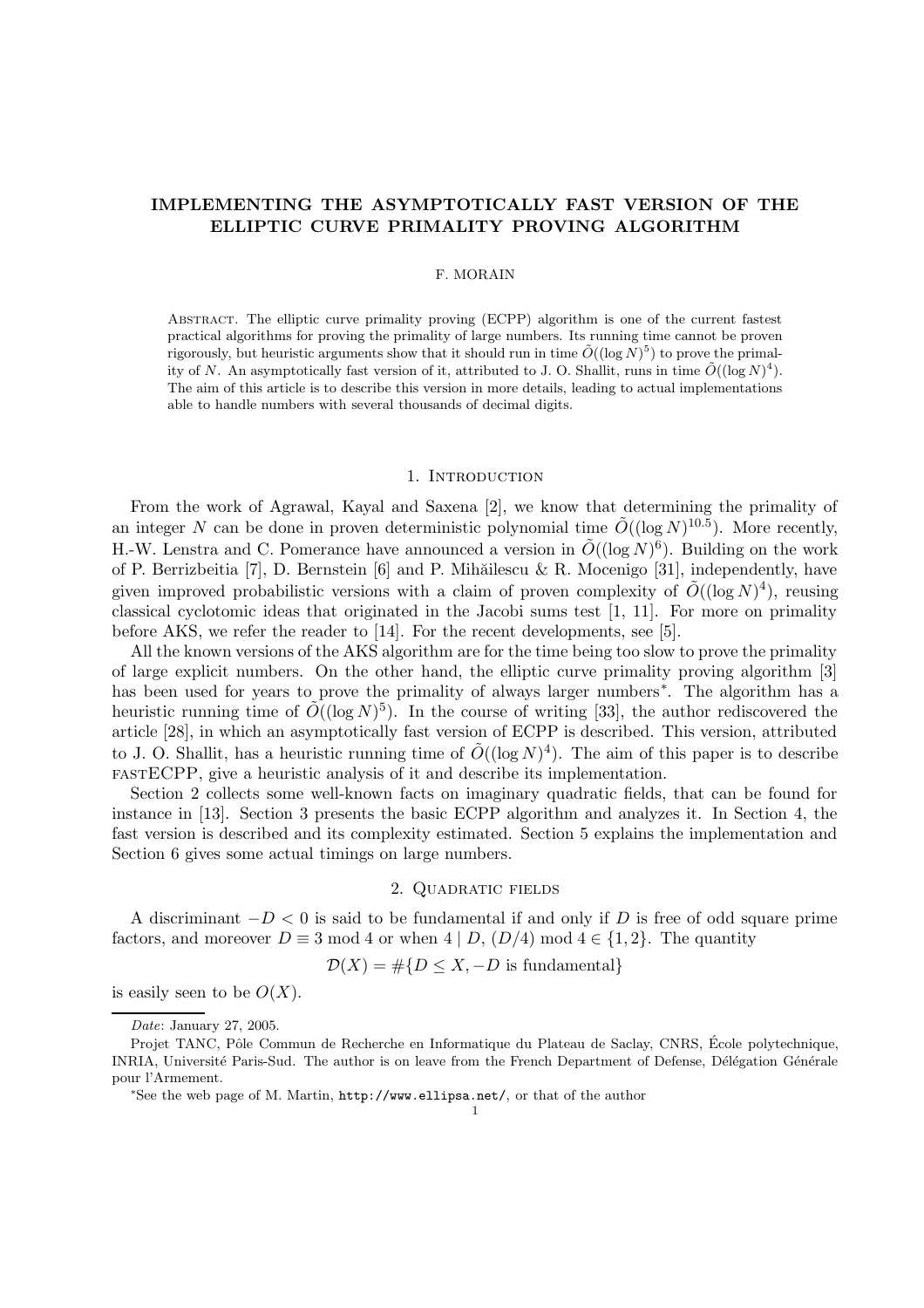A fundamental discriminant may be written as:

$$
-D = \prod_{i=1}^{t} q_i^*
$$

where all  $q_i^*$ 's are distinct and  $q_i^*$  is either  $-4$  or  $\pm 8$ , or  $q_i^* = (-1/q_i)q_i$  for any prime  $q_i$ . The number of genera is  $g(-D) = 2^{t-1}$  and Gauss proved that this number divides the class number  $h(-D)$  of  $\mathbf{K} = \mathbb{Q}(\sqrt{-D})$ . Moreover, Siegel proved that  $h = O(D^{1/2+\epsilon})$  asymtotically.

The rational prime p is the norm of an integer in **K**, or equivalently,  $4p = U^2 + DV^2$  in rational integers U and V if and only if the ideal  $(p)$  splits completely in the Hilbert class field of **K**, denoted  $\mathbf{K}_H$ , an extension of degree  $h(-D)$  of **K**. The probability that a prime p splits in **K** is  $1/(2h(-D))$ .

Using Gauss's theory of genera of forms, it is known that if  $\left(\frac{q_i^*}{p}\right) = 1$  for all i (equivalently,  $(p)$ ) splits in the genus field of K), then the probability of (p) splitting in K<sub>H</sub> is  $g(-D)/h(-D)$ .

# 3. The basic ECPP algorithm

We present a rough sketch of the ECPP algorithm, enough for us to estimate its complexity. We do not insist on what happens if one of the steps fails, revealing the compositeness of N. More details can be found in [3].

3.1. Elliptic curves over  $\mathbb{Z}/N\mathbb{Z}$ . For us, an elliptic curve E modulo N will have an equation  $Y^2 \equiv X^3 + aX + b$  with  $gcd(4a^3 + 27b^2, N) = 1$  and we will use the set of points  $E(\mathbb{Z}/N\mathbb{Z})$  defined as:

$$
E(\mathbb{Z}/N\mathbb{Z}) = \{(x : y : z) \in \mathbb{P}^2(\mathbb{Z}/N\mathbb{Z}), y^2 z \equiv x^3 + axz^2 + bz^3\} \cup \{O_E = (0 : 1 : 0)\}
$$

which ressembles the definition of an actual elliptic curve if N is prime,  $\mathbb{P}^2(\mathbb{Z}/N\mathbb{Z})$  being the projective plane over  $\mathbb{Z}/N\mathbb{Z}$ . The important point here is that if p is a divisor of N, we can reduce the curve E and a point P on it via a reduction modulo p of each integer, yielding a point  $P_p$  on  $E_p$ . Moreover, we can define an operation on  $E(\mathbb{Z}/N\mathbb{Z})$ , called *pseudo-addition*, that adds two "points"  $P$  and  $Q$  with the usual chord-and-tangent law. This operation either yields a point  $R$  or a divisor of N if any is encountered when dividing. If R exists, then it has the property that  $R_p$  is the sum of  $P_p$  and  $Q_p$  on  $E_p$  for all prime factors p of N. Note also that  $O_E$  reduces to the ordinary point at infinity on  $E_p$ .

We will need to exponentiate points in  $E$ . This is best defined using the division polynomials (see for instance  $[4]$  for a lot of properties on these). Remember that over a field K there exist polynomials  $\phi_m(X, Y)$ ,  $\psi_m(X, Y)$ ,  $\omega_m(X, Y)$  such that

(1) 
$$
[m]P = P + \cdots + P = [m](X, Y) = (\phi_m(X, Y)\psi_m(X, Y) : \omega_m(X, Y) : \psi_m^3(X, Y)).
$$

All these polynomials can be computed via recurrence formulas and there is a  $O(\log m)$  algorithm for this task (a variant of the usual binary method for exponentiating).

We will take (1) for the definition of  $[m]P$  over  $\mathbb{Z}/N\mathbb{Z}$ . We note here that if  $\psi_m(X,Y) = 0$ , then  $[m]P$  is equivalent to the point  $O_E$ .

For the sake of presenting the algorithm in a simplified setting, we prove (compare [25]):

**Proposition 3.1.** Let N' a prime satisfying  $(\sqrt{N}-1)^2 \le 2N' \le (\sqrt{N}+1)^2$ . Suppose that  $E(\mathbb{Z}/N\mathbb{Z})$  is a curve over  $\mathbb{Z}/N\mathbb{Z}$ , that  $P = (x : y : 1)$  is such that  $gcd(y, N) = 1$ ,  $\psi_{2N'}(x, y) = 0$ but  $gcd(\psi_{N'}(x, y), N) = 1$ . Then N is prime.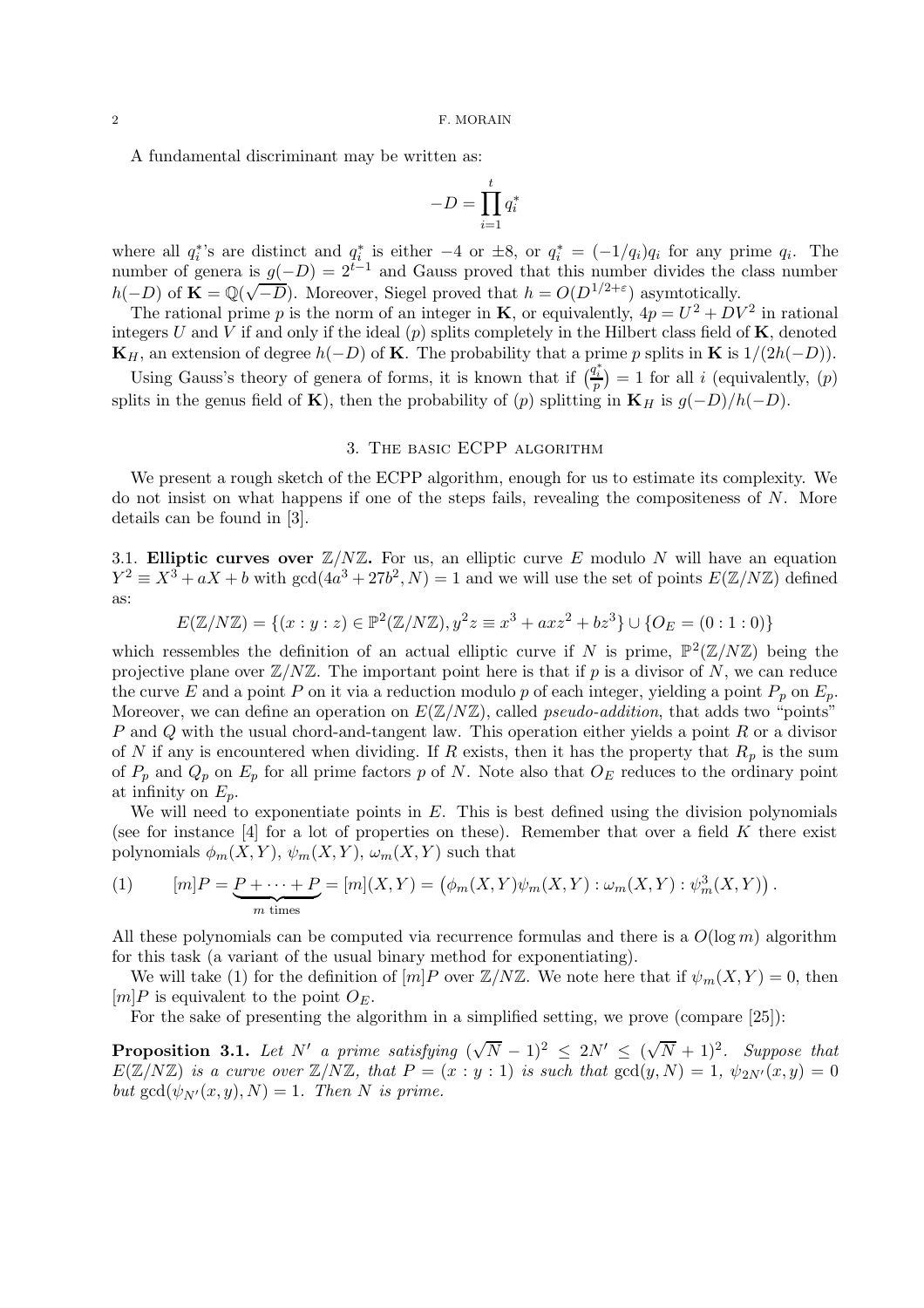*Proof:* suppose that N is composite and that  $p \leq \sqrt{N}$  is one of its prime factors. Let us look at what happens modulo p. By construction,  $P_p$  is not a 2-torsion point on  $E_p$ . Since  $\psi_{N'}(x, y)$ is invertible modulo p, then  $[N'](P_p) \neq O_{E_p}$  and therefore  $P_p$  is of order  $2N'$  modulo p. This is impossible, since  $2N' \geq (\sqrt{N}-1)^2 \geq (p-1)^2 > (\sqrt{p}-1)^2 \geq \#E_p$  by Hasse's theorem.

3.2. Presentation of the algorithm. We want to prove that  $N$  is prime. The algorithm runs as follows:

[Step 1.] Repeat the following: Find an imaginary quadratic field  $\mathbf{K} = \mathbb{Q}(\sqrt{-D})$  of discriminant  $-D, D > 0$ , such that

$$
(2) \t\t 4N = U^2 + DV^2
$$

in rational integers U and V. For all solutions U of (2), compute  $m = N + 1 - U$ ; if one of these numbers is twice a probable prime  $N'$ , go to Step 2.

[Step 2.] Build an elliptic curve  $\overline{E}$  over  $\overline{Q}$  having complex multiplication by the ring of integers  $\mathcal{O}_K$ of K.

[Step 3.] Reduce  $\overline{E}$  modulo N to get a curve E.

[Step 4.] Find  $P = (x : y : 1)$ ,  $gcd(y, N) = 1$  on E such that  $\psi_{2N'}(x, y) = 0$ , but  $gcd(\psi_{N'}(x, y), N) =$ 1. If this cannot be done, then N is composite, otherwise, it is prime by Proposition 3.1.

[Step 5.] Set  $N = N'$  and go back to Step 1.

3.3. Analyzing ECPP. We will now analyze all steps of the above algorithm and give complexity estimates using the parameter  $L = \log N$ . One basic unit of time will be the time needed to multiply two integers of size L, namely  $O(L^{1+\mu})$ , where  $0 \leq \mu \leq 1$  ( $\mu = 1$  for ordinary multiplication, or  $\epsilon > 0$  for any fast multiplication method).

Clearly, we need  $\log N$  steps for proving the primality of N. We consider all steps, one at a time, easier steps first.

3.4. Analysis of Step 4. Finding a point  $P$  can be done by a simple algorithm that looks for the smallest x such that  $x^3 + ax + b$  is a square modulo p and then extracting a squareroot modulo p, for a cost of  $O((\log N)^{2+\mu})$ . Note that we can do without this with the trick described in [3, §8.6.3], though we do not need this at this point.

Computing  $\psi_{N'}(x,y)$  costs  $O((\log N)^{2+\mu})$ , and we need  $O(1)$  points on average, so this steps amounts for  $O((\log N)^{2+\mu}).$ 

3.5. Analyzing Step 2. The original version is to realize  $K_H/K$  via the computation of the minimal polynomial  $H_D(X)$  of the special values of the classical j-invariant at quadratic integers. More precisely, we can view the class group  $Cl(-D)$  of **K** as a set of primitive reduced quadratic forms of discriminant  $-D$ . If  $(A, B, C)$  is such a form, with  $B^2 - 4AC = -D$ , then

$$
H_D(X) = \prod_{(A,B,C)\in Cl(-D)} \left( X - j((-B + \sqrt{-D})/(2A)) \right).
$$

In [16], it is argued that the height of this polynomial is well approximated by the quantity:

$$
\pi\sqrt{D}\sum_{[A,B,C]\in Cl(-D)}\frac{1}{A},
$$

which can be shown to be  $O((\log h)^2)$ .

Evaluating the roots of  $H_D(X)$  and building this polynomial can be done in  $\tilde{O}(h^2)$  operations (see [15]). Note that this step does not require computations modulo  $N$ .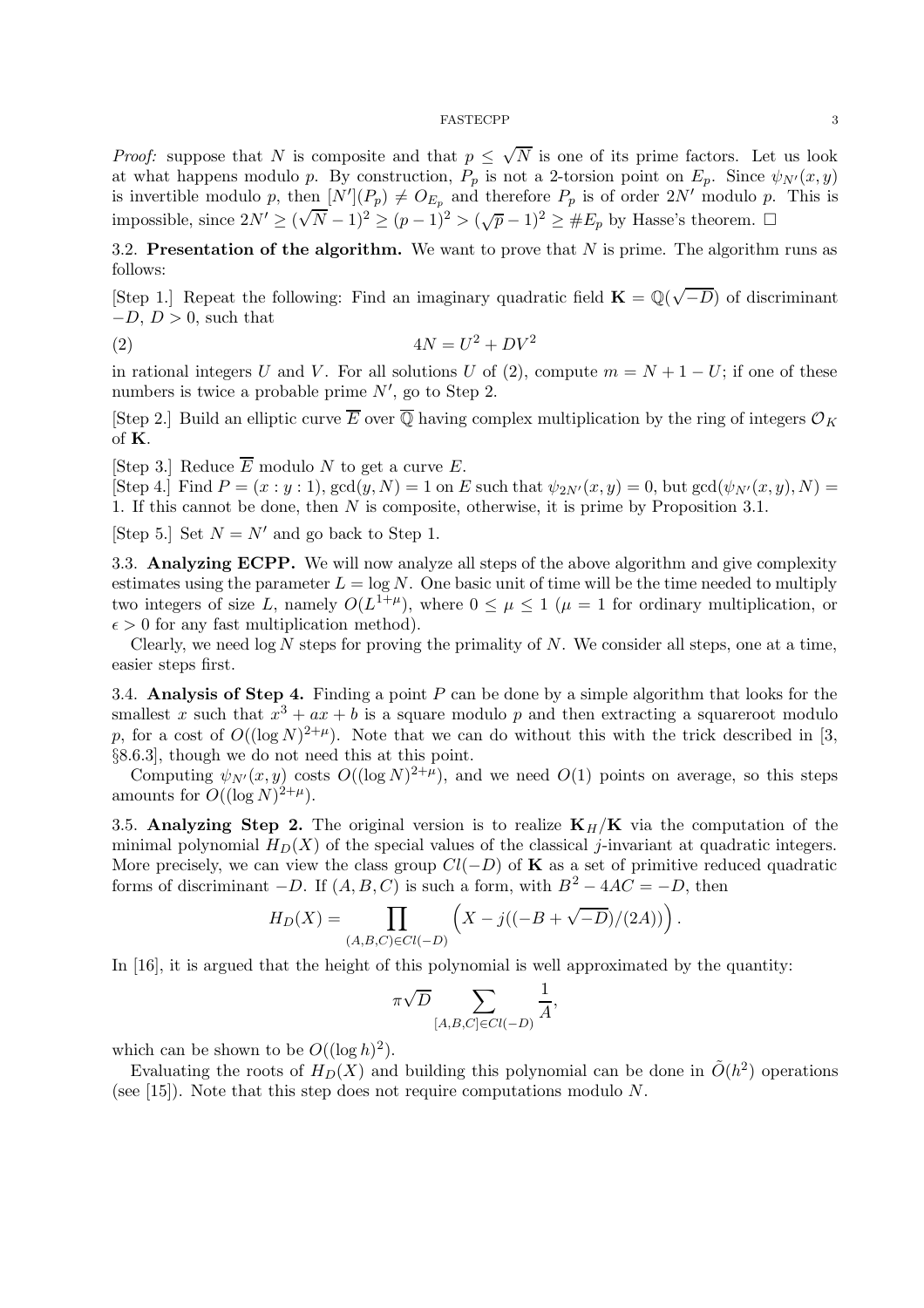#### 4 F. MORAIN

Alternatively, we could use the method of [12, 8] for computing the class polynomial and get a proven running time of  $\tilde{O}(h^2)$ , but assuming GRH.

3.6. Analyzing Step 3. Reducing E modulo N is done by finding a root of  $H_D(X)$  modulo N. This can be done with the Cantor-Zassenhaus algorithm (see [22] for instance). Briefly, we split recursively  $H_D(X)$  by computing  $gcd((X + a)^{(N-1)/2} - 1, H_D(X))$  mod N for random a's.

Computing  $(X + a)^{(N-1)/2} \mod (N, H_D(X))$  costs  $O((\log N)M(N, h)) = O(LM(N, h))$  where  $M(N, d)$  is the time needed to multiply two degree d polynomials modulo N. A gcd of two degree d polynomials costs  $M(N, d)$ log d (see [22, Ch. 11]). The total splitting requires log h steps, but the overall cost is dominated by the first one, hence yields a time:

$$
O(M(N, h) \max(L, \log h)).
$$

We can assume that  $M(N, d) = O(d^{1+\nu}L^{1+\mu})$  where again  $0 \le \nu \le 1$ .

3.7. Analysis of Step 1. This is the crucial step that will give us the clue to the complexity. Given D, testing whether (2) is satisfied involves the reduction of the ideal  $(N, \frac{r-\sqrt{-D}}{2})$  that lies above  $(N)$ in **K**, where  $r^2 \equiv -D \mod (4N)$  (if N is prime...). This requires the computation of  $\sqrt{-D} \mod N$ , using for instance the Tonelli-Shanks algorithm, for the cost of one modular exponentiation, i.e., a  $O(L^{2+\mu})$  time. Then it proceeds with a half gcd like computation, for a cost of  $O(L^{1+\mu})$  (see also section 5.2 below).

In the event that equation (2) is solvable, then we need check that  $m = 2N'$  and test N' for primality, which costs again some  $O(L^{2+\mu})$ .

The heuristic probability of m being of the given form is  $O(1/L)$ . Though quite realistic, it is impossible to prove, given the current state of the art in analytical number theory. Using this heuristics, we expect to need  $O(L)$  splitting D's. Let us take all discriminants less than  $D_{\text{max}}$ . They have class number close to  $h(-D_{\text{max}}) = O(\sqrt{D_{\text{max}}})$  and there are  $O(D_{\text{max}})$  of them. We see that if  $L = O(D_{\text{max}})/\sqrt{D_{\text{max}}}$ , then among these discriminants, one will lead to a useful m. We conclude that  $D_{\text{max}} = O(L^2)$  should suffice.

Turning to complexity, the cost of Step 1 is then that of  $O(L^2)$  solving of (2), followed by  $O(L)$ probable primality tests:

$$
O(L^{2}(\underbrace{L^{2+\mu}}_{\sqrt{-D} \mod N} + \underbrace{L^{1+\mu}}_{\text{reduction}})) + O(L \cdot \underbrace{L^{2+\mu}}_{\text{probable primality}}).
$$

which is dominated by the first cost, namely  $O(L^{4+\mu})$ .

3.8. Adding everything together. Taking  $D = O(L^2)$  readily implies  $h = O(L)$ , so that the cost of Step 2 is  $\tilde{O}(L^2)$ , and that of Step 3 is  $O((\log L)L^{3+\mu+\nu})$ , which dominates Step 4. All in all, we get that ECPP has heuristic complexity  $O(L^{4+\mu})$  for one step, and therefore  $O(L^{5+\mu})$  in totality.

3.9. **Remark.** In practice, the dominant term of the complexity of Step 1 is  $O(n_D L^{2+\mu})$  where  $n_D$ is the number of  $D$ 's for which we try solve equation  $(2)$ . Depending on implementation parameters and real size of N, this number  $n<sub>D</sub>$  can be quite small. This gives a very small apparent complexity to ECPP, somewhere in between  $L^3$  and  $L^4$  and explains why ECPP seems so fast in practice (see for instance [21]).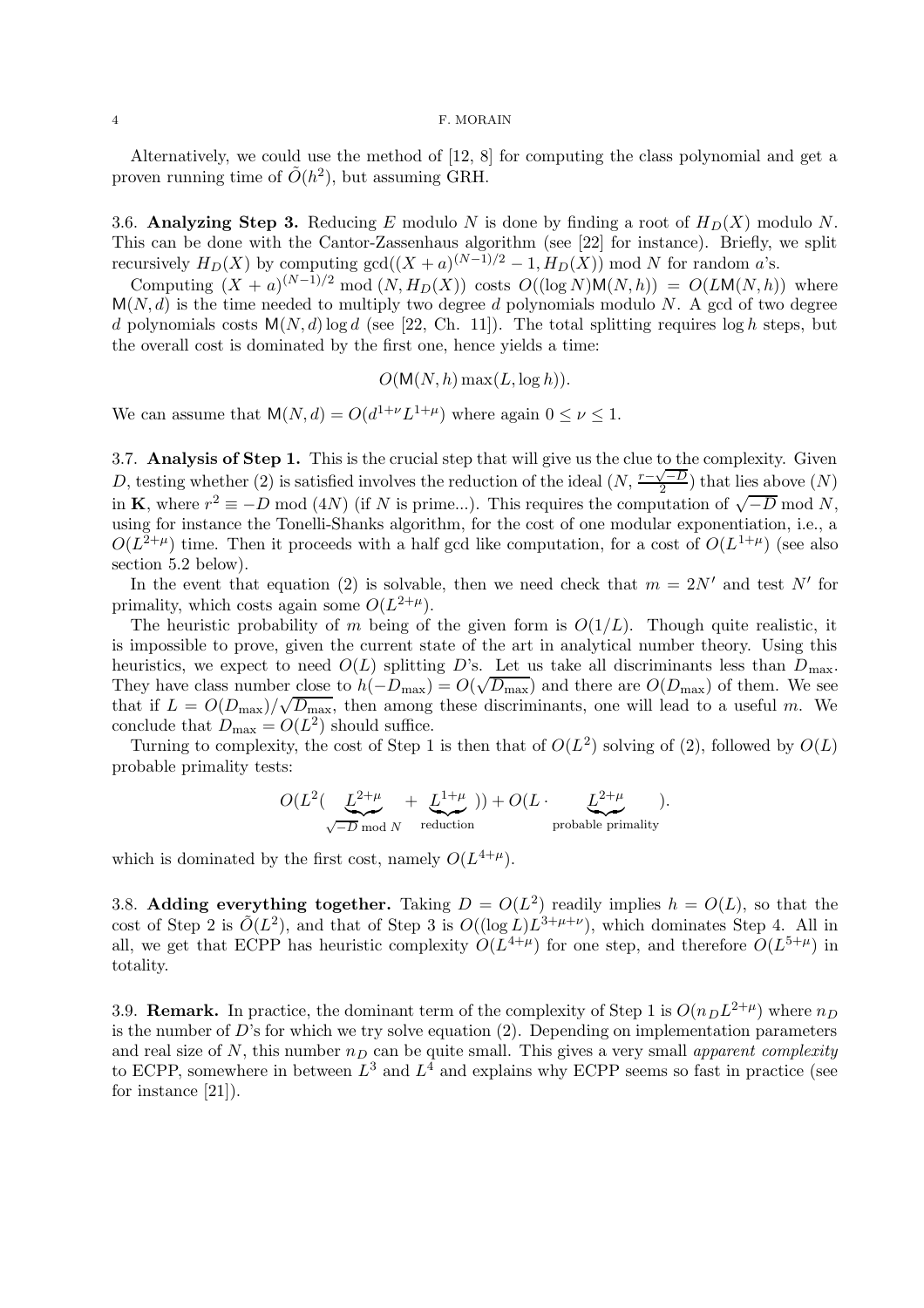### 4. The fast version of ECPP

4.1. **Presentation.** When dealing with large numbers, all the time is spent in the finding of  $D$ , which means that a lot of squareroots modulo  $N$  must be computed. A first way to reduce the computations, alluded to in [3, §8.4.3], is to accumulate squareroots, and reuse them, at the cost of some multiplications. For instance, if one has  $\sqrt{-3}$  and  $\sqrt{5} = \sqrt{-20}/\sqrt{-4}$ , then we can build  $\sqrt{-15}$ , etc.

A better way that leads to the fast version consists in computing a basis of small squareroots and build discriminants from this basis. Looking at the analysis carried out above, we see that we need  $O(L^2)$  discriminants to find a good one. The basic version finds them by using all discriminants that are of size  $O(L^2)$ . As opposed to this, one can build those discriminants as  $-D = (-p)(q)$ , where p and q are taken from a pool of size  $O(L)$  primes.

More formally, we replace Step 1. by Step 1'. as follows:

[Step 1'.]

- 1.1. Find the  $r = O(L)$  smallest primes  $q^*$  such that  $\left(\frac{q^*}{N}\right)$  $\frac{q^*}{N}$  = 1, yielding  $\mathcal{Q} = \{q_1^*, q_2^*, \dots, q_r^*\}.$
- 1.2. Compute all  $\sqrt{q^*} \mod N$  for  $q^* \in \mathcal{Q}$ .

1.3. For all pairs  $(q_{i_1}^*, q_{i_2}^*)$  of  $\mathcal Q$  for which  $q_{i_1}^* q_{i_2}^* = -D < 0$ , try to solve equation (2).

The cost of this new Step 1 is that of computing  $r = O(L)$  squareroots modulo N, for a cost of  $O(L \cdot L^{2+\mu})$ . Then, we still have  $O(L^2)$  reductions. The new overall cost of this phase decreases now to:

$$
O(L \cdot \underbrace{L^{2+\mu}}_{\text{squareoots}}) + O(L^2 \cdot \underbrace{L^{1+\mu}}_{\text{reduction}}) + O(L \cdot \underbrace{L^{2+\mu}}_{\text{probable primality}})
$$

which yields namely  $O(L^{3+\mu})$ . Note here how the complexity decomposes as  $3 = 1+2$  or  $2+1$ depending on the sub-algorithms.

Putting everything together, we end up with a total cost of  $O(L^{4+\mu})$  for this variant of ECPP.

## 4.2. Remarks.

4.2.1. Complexity issues. We can slightly optimize the preceding argument, by using all subsets of Q and not only pairs of elements. This would call for  $r = O(\log \log N)$ , since then  $2^r = L^2$  could be reached. Though useful in practice, this phase no longer dominates the cost of the algorithm.

Moreover, we can see that several phases of FASTECPP have cost  $\tilde{O}(L^3)$ , which means that we would have to fight hard to decrease the overall complexity below  $\tilde{O}(L^4)$ .

4.2.2. A note on discriminants. Note that we use fundamental discriminants only, as non fundamental discriminants lead to curves that do not bring anything new compared to fundamental ones. Indeed, if  $\mathcal{D} = f^2 D$ , with D fundamental, then there is a curve having CM by the order of discriminant D. Writing  $4N = U^2 + Df^2V^2$ , its cardinality is  $N + 1 - U$ , the same as the corresponding curve associated to D.

4.2.3. A note on class numbers. As soon as we use composite discriminants  $-D$  of the form  $q_{i_1}^* q_{i_2}^*$ , Gauss's theorem tells us that the class number  $h(-D)$  is even. This could bias our estimation, but we conjecture that the effect is not important.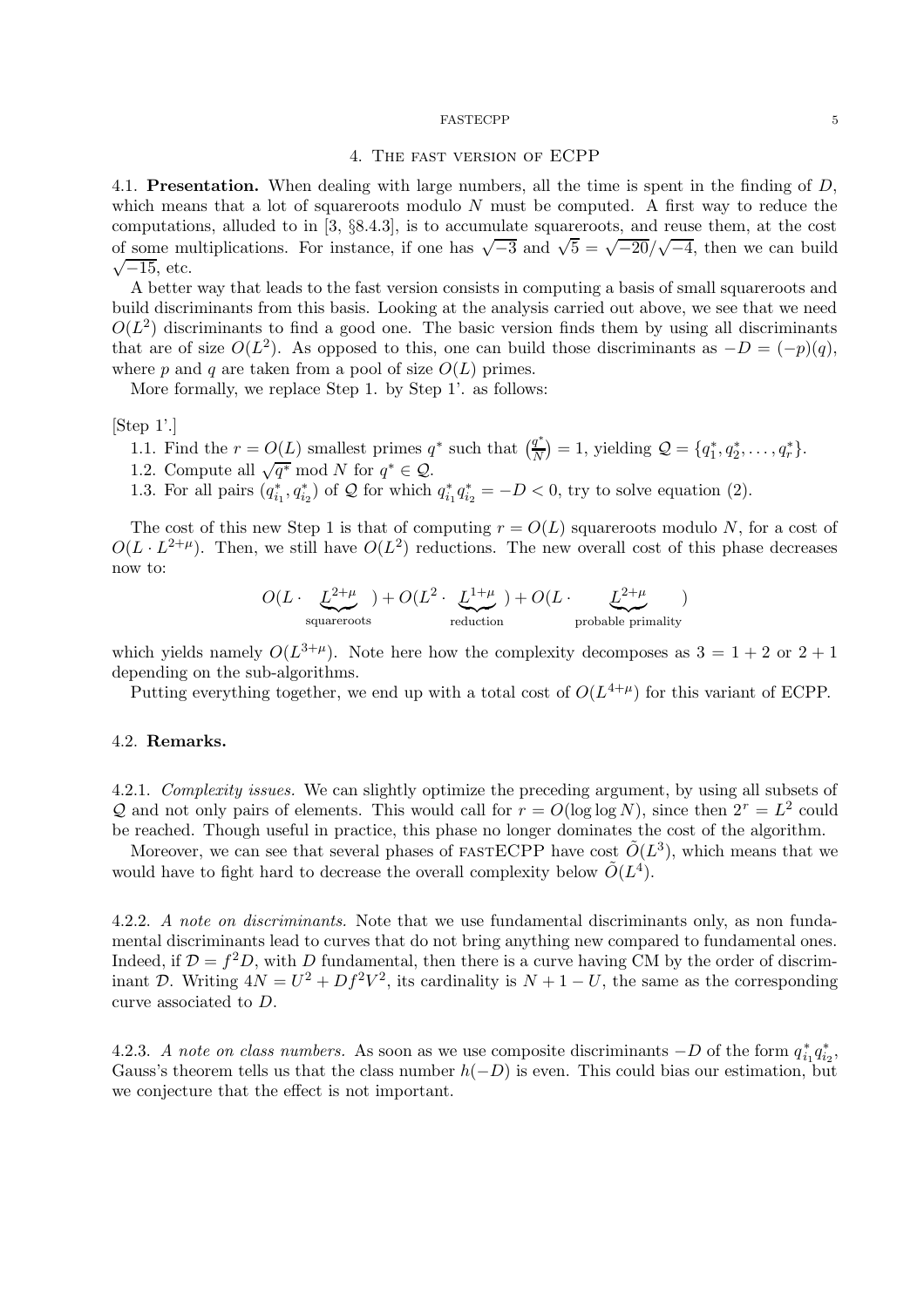### 6 F. MORAIN

## 5. Implementation

5.1. Computing class numbers. In order to make the search for  $D \in \mathcal{D}$  efficient, it is better to control the class number beforehand. Tables can be made, but for larger computations, we need a fast way to compute  $h(-D)$ . Subexponential methods exist, assuming the Generalized Riemann Hypothesis. From a practical point of view, our  $D$ 's are of medium size. Enumerating all forms costs  $O(h^2)$  with a small constant, and Shanks's baby-steps/giant-steps algorithm costs  $O(\sqrt{h})$  but with a large constant. It is better here to use the explicit formula of Louboutin [29] that yields a practical method in  $O(h)$  with a very small constant.

5.2. An improved Cornacchia algorithm. Step 1 needs squareroots to be computed, and some half gcd to be performed. Briefly, Cornacchia's algorithm runs as follows (see [34]):

procedure CORNACCHIA $(d, p, t)$ 

{*t* is such that 
$$
t^2 \equiv -d \mod p
$$
,  $p/2 < t < p$  }  
\na)  $r_{-2} = p$ ,  $r_{-1} = t$ ;  $w_{-2} = 0$ ,  $w_{-1} = 1$ ;  
\nb) for  $i \ge 0$  while  $r_{i-1} > \sqrt{p}$  do  
\n $r_{i-2} = a_i r_{i-1} + r_i$ ,  $0 \le r_i < r_{i-1}$ ;  
\n $w_i = w_{i-2} + a_i w_{i-1}$  (\*) ;  
\nc) if  $r_{i-1}^2 + dw_{i-1}^2 = p$  then return  $(r_{i-1}, w_{i-1})$  else return  $\emptyset$ .

We end the for loop once we get  $r_{i-1} \leq \sqrt{p} < r_{i-2}$ . As is well known, the  $a_i$ 's are quite small and we can guess their size by monitoring the number of bits of the  $r_i$ 's, thus limiting the number of long divisions. One can use a fast variant for this half gcd if needed, in a way reminiscent of Knuth.

Moreover, from the theory, we know that this algorithms almost always returns that the empty set in step 2c), since the probability of success if  $1/(2h(-d))$ . Therefore, when h is large, we can dispense of the multiprecision computations in equation (∗). We replace it by single precision computations:

$$
w_i = w_{i-2} + a_i w_{i-1} \bmod 2^{32}
$$

and at the end, we test whether  $r_{i-1}^2 + dw_{i-1}^2 = p \mod 2^{32}$ . If this is the case, then we redo the computation of the  $w_i$ 's and check again.

5.3. **Factoring** m. Critical parameters are that related to the factorization of m, since in practice we try to factor m to get it of the form  $cN'$  for some B-smooth number c.

As shown in [20], the number of probable prime tests we will have to perform is  $t = O((\log N)/(\log B))$ and we will end up with  $N'$  such that  $N/N' \approx \log B$ .

For small numbers, we can factor lots of  $m$  doing the following. In a first step, we compute

$$
r_i = (N+1) \bmod p_i
$$

for all  $p_i \leq B$ 's, which costs  $\pi(B)(\log N)^{1+\varepsilon}$ , where  $\pi(B) = O(B/\log B)$  is the number of primes below  $B$  and the other term being the time needed to divide a multi-digit number by a single digit number.

Then, sieving both  $m = N + 1 - U$  and  $m' = N + 1 + U$  is done by computing  $u_i = U$  mod  $p_i$ and comparing it to  $\pm r_i$  for primes  $p_i$  such that  $(-D/p_i) \neq -1$ . See [3, 32] for more details and tricks.

The cost of this algorithm for  $t$  values of  $m$  is

$$
O(\pi(B)(\log N)^{1+\varepsilon}) + O(t \cdot \pi(B)(\log N)^{1+\varepsilon})
$$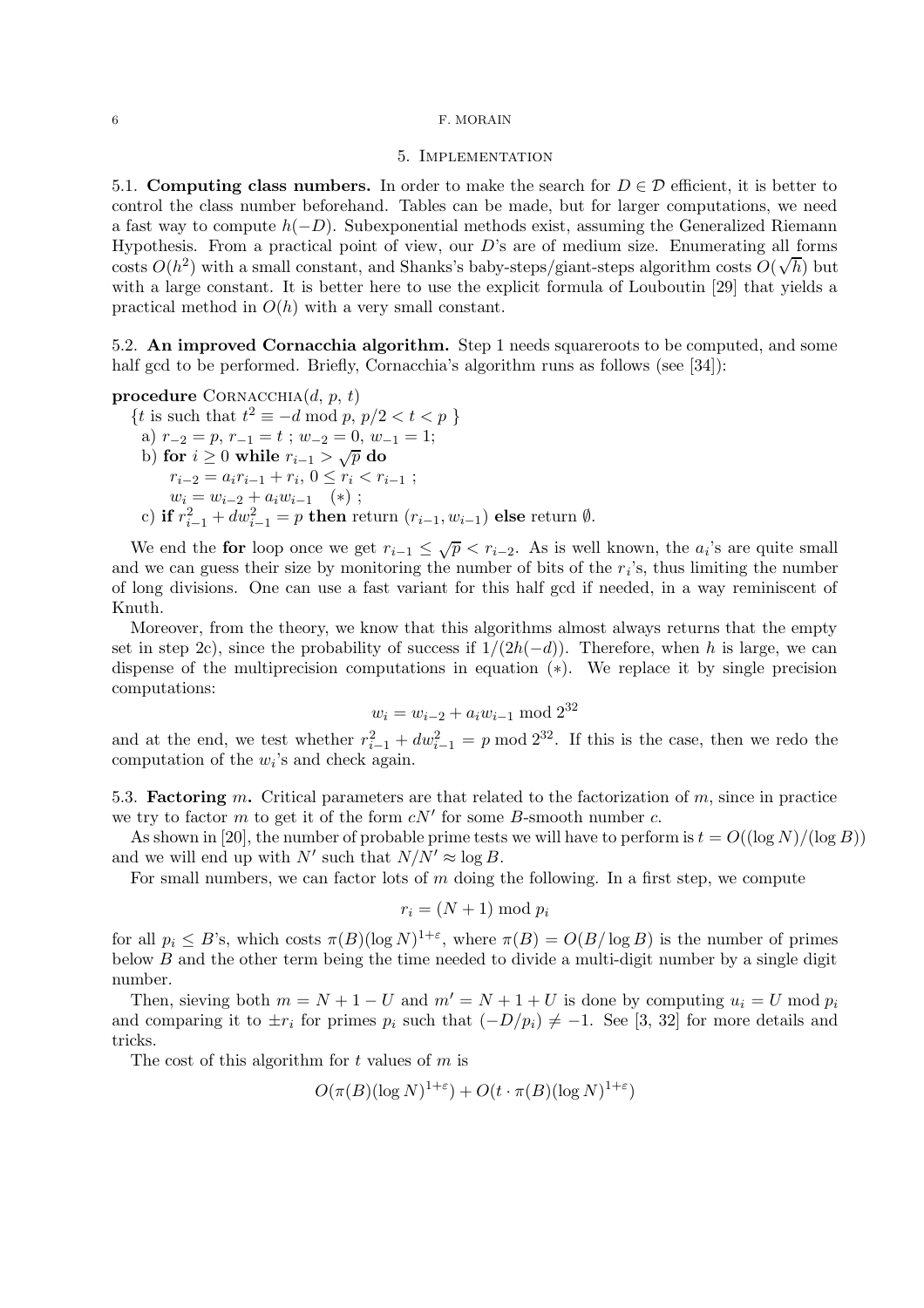where the second term is that for computing U mod  $p_i$ , which is slightly half that of  $(N+1)$  mod  $p_i$ , since U is  $O(\sqrt{N})$ . Since we need to perform also t probable prime tests (say, a plain Fermat one), then the cost is

$$
O(tBL) + O(tL^{2+\mu}) = O(BL^2) + O(L^{3+\mu})
$$

and therefore the optimal value for B is  $B = O(L)$ .

For larger numbers, it is better to use the stripping factor algorithm in [20], for a cost of  $O(B(\log B)^2)$ , the optimal value of B being  $B = O((\log N)^3)$ .

5.3.1. Remark. Suppose now that we have found N' and that  $m = N + 1 - U = cN'$ . Then we will have to compute

$$
r_i' = (N' + 1) \bmod p_i
$$

which may be computed as:

$$
r_i' = (r_i - u_i)/c + 1 \mod p_i.
$$

Computing the right hand side is faster, since c is ordinarily small compared to  $N'$ .

5.3.2. Using an early abort strategy. This idea is presented in [20]. We would like to go down as fast as possible. So why not impose  $N/N'$  greater than some given bound? Candidates N' need be tested for probable primality only if this bound is met. From what has been written above, we can insist on  $N/N' \approx \log B$ . In practice, we used a bound  $\delta$  and used  $N/N' \geq 2^{\delta}$ .

5.3.3. Using new invariants. Proving larger and larger numbers forces us to use larger and larger D's, leading to larger and larger polynomials  $H_D$ . For this to be doable, new invariants had to be used, so as to minimize the size of the minimal polynomials. This task was done using Schertz's formulation of Shimura's reciprocity law [35], with the invariants of [18] as demonstrated in [16] (alternatively see [24, 23]). Note that replacing j by other functions does not the change the complexity of the algorithm, though it is crucial in practice.

5.3.4. Step 3 in practice. We already noted that this step is the theoretically dominating one in FASTECPP, with a cost of  $O((\log L)L^{3+\mu+\nu})$ . In practice, even for small values of h, we can assume  $\nu \approx 0$  (using for instance the algorithm of [30] for polynomial multiplication).

Galois theory comes in handy for reducing the  $log L$  term to a  $log log L$  one, if we insist on h being smooth. Then, we replace the time needed to factor a degree h polynomial by a list of smaller ones, the largest prime factor of h being  $\log h$ . We already used that in ECPP, using [27, 17]. Typical values of h are now routinely in the 10000 zone.

It could be argued that keeping only smooth class numbers is too restrictive. Note however, that class numbers tend to be smoother than ordinary numbers [10].

5.3.5. Improving the program. The new implementation uses  $\text{GMP}^{\dagger}$  for the basic arithmetic, which enables one to use mpfr [26] and mpc [19], thus leading to a complete program that can compute polynomial  $H_D$ 's on the fly, contrary to the author's implementation of ECPP, prior to version 11.0.5. This turned out to be the key for the new-born program to compete with the old one.

<sup>†</sup>http://www.swox.com/gmp/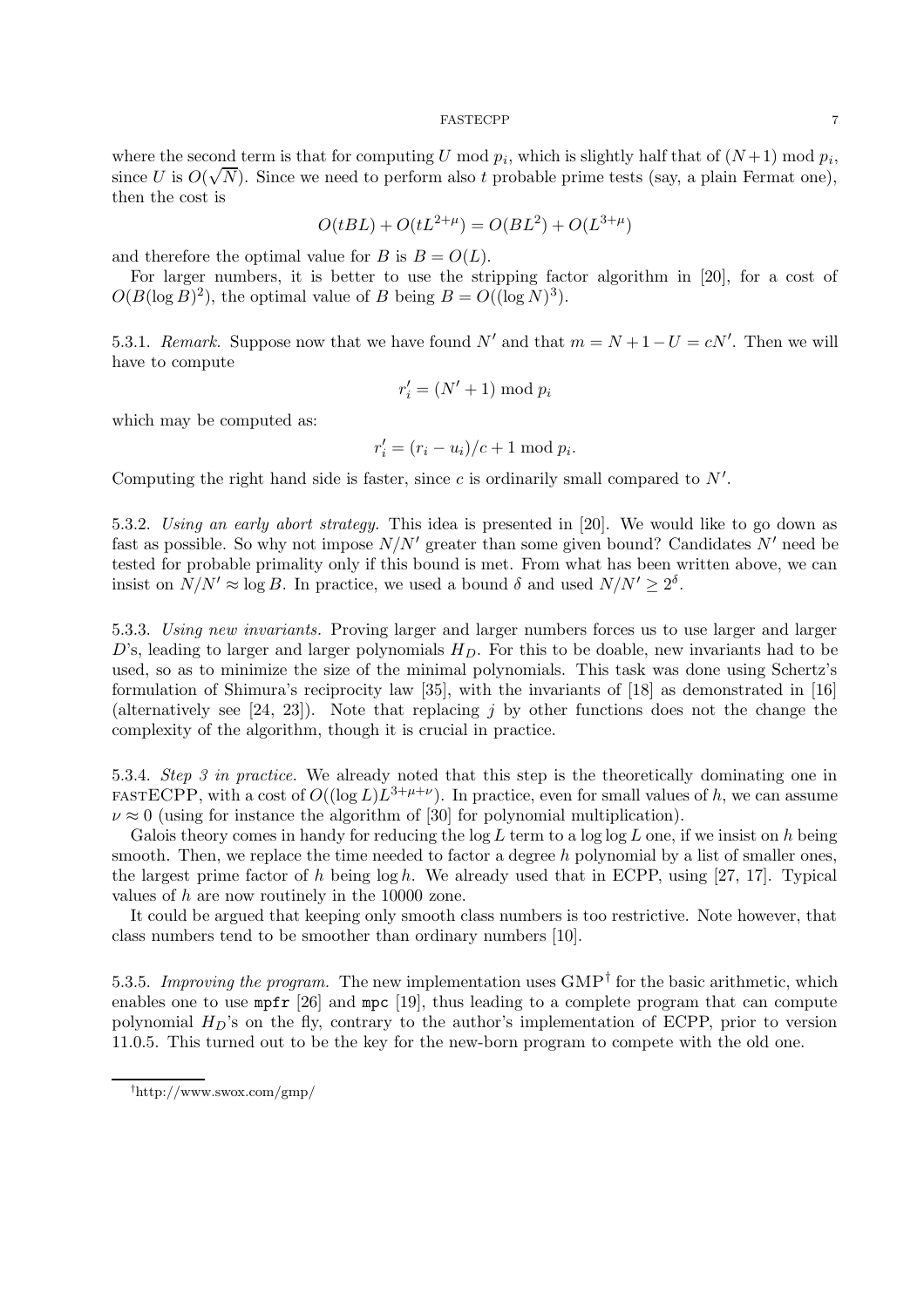#### 8 F. MORAIN

5.4. fastECPP. We give here the expanded algorithm corresponding to step 1'. Using a smoothness bound B, we need approximately  $t = \exp(-\gamma) \log N / \log B$  values of m and therefore roughly t/2 discriminants. The probability that D is a splitting discriminant is  $q(-D)/h(-D)$ . Therefore we build discriminants until

$$
\sum_{D} g(-D)/h(-D) \approx t/2.
$$

One way of building these discriminants is the following: we let  $r$  increase and build all or some of the subsets of  $\{q_1^*, \ldots, q_r^*\}$  until the expected number of D's is reached. After this, we sort the discriminants with respect to  $(h(-D)/g(-D), h(-D), D)$  and treat them in this order.

## 6. BENCHMARKS

First of all, it should be noted that ECPP is not a well defined algorithm, as long as one does not give the list of discriminants that are used, or the principles that generate them.

Since the first phase of ECPP requires a tree search, testing on a single number does not reveal too much. Averaging on more than 20 numbers is a good idea.

Our current implementation uses  $\text{GMP}^{\ddagger}$  for the basic arithmetic, which enables one to use  $\text{mpfr}$ [26] and mpc [19], thus leading to a complete program that can compute polynomial  $H_D$ 's on the fly, contrary to the author's implementation of ECPP, prior to version 11.0.5. This turned out to be the key for the new-born program to compete with the old one.

We give below some timings obtained with this implementation, after a lot of trials. We used as prime candidates the first twenty primes of 1000, 1500, and 2000 decimal digits. Critical parameters are as follows: we used  $D \leq 10^7$ ,  $h \leq 1000$ ,  $\delta = 12$  (see section 5.3.2). For 1000 and 1500 decimal digits, we limited the largest prime factor of h to be  $\leq$  30 and for 2000 dd, it was put to 100. This parameter has an influence in Step 3. For the extraction of small prime factors (used in the algorithm described in [20] and denoted EXTRACT in the sequel), we used  $B = 8 \cdot 10^6$ ,  $10^7$ ,  $3 \cdot 10^7$ for the three respective sizes.

SQRT refers to the computation of the  $\sqrt{q_i^*}$ , CORN to Cornacchia, PRP to probable primality tests; HD is the time for computing polynomials  $H_D$  using the techniques described in [16], jmod the time to solve it modulo  $p$ ; then 1st refers to the building phase (step 1), 2nd to the other ones; total is the total time, check the time to verify the certificate. Follow some data concering  $D$ , h and the size of the certificates (in kbytes). All timings are cumulated CPU time on an AMD Athlon 64 3400+ running at 2.4GHz.

Looking at the average total time, we see that it follows very closely the  $O((\log N)^4)$  prediction. Note also that the dominant time is that of the PRP tests, and that all phases have time close to what was predicted.

## 7. Conclusions

We have described in greater details the fast version of ECPP. We have demonstrated its efficiency. As for ECPP, it is obvious that the computations can be distributed over a network of computers. We refer the reader to [20] for more details. Note that the current record of 15041 decimal digits (with the number  $4405^{2638} + 2638^{4405}$  see transaction in the NMBRTHRY mailing list), was settled using this approach. Many more numbers were proven prime using either the

<sup>‡</sup>http://www.swox.com/gmp/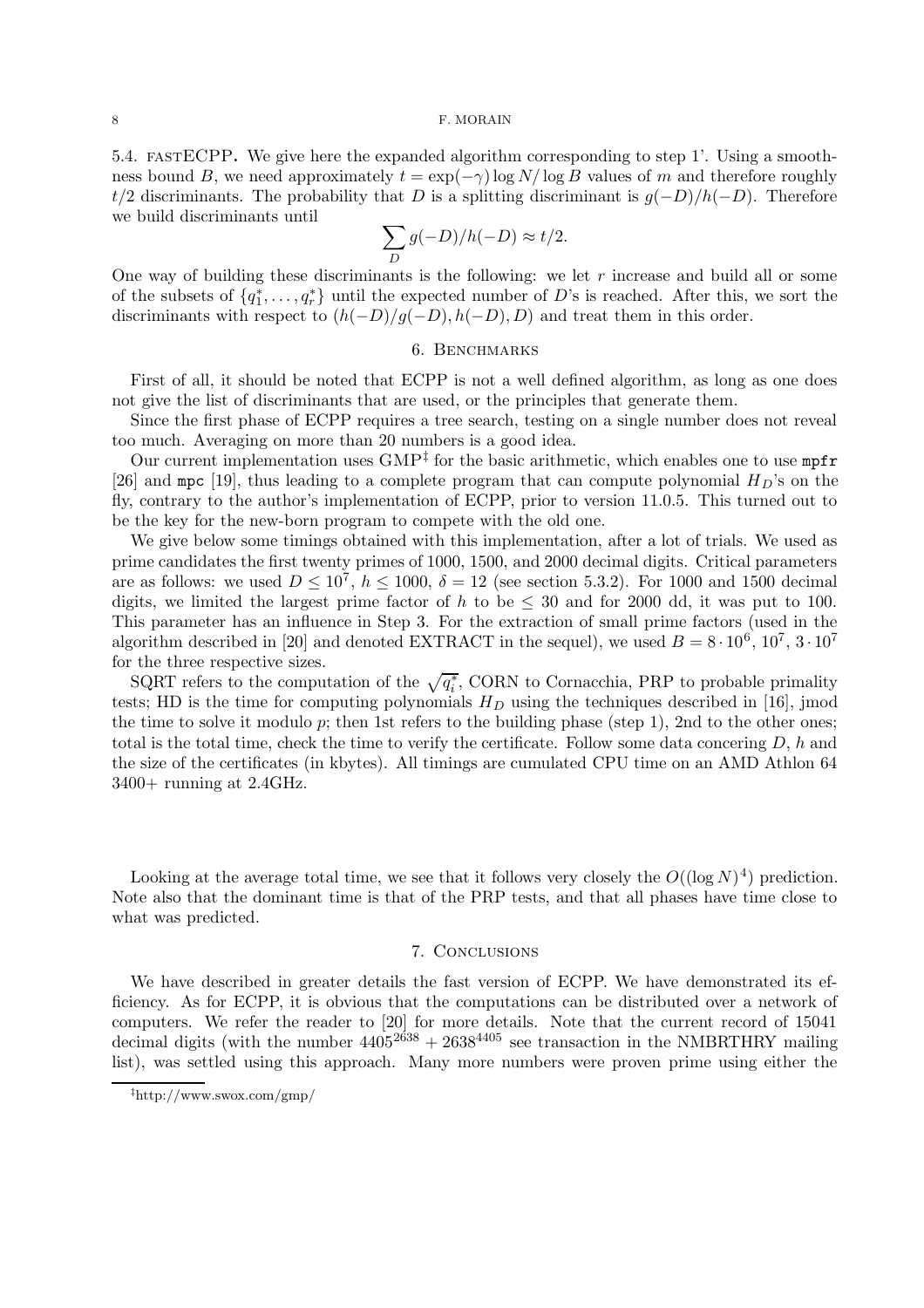|                 | $\overline{\min}$ | max                 | avg                       | std            |
|-----------------|-------------------|---------------------|---------------------------|----------------|
| SQRT            | 19                | 34                  | 25                        | 3              |
| CORN            | 10                | 24                  | 17                        | 4              |
| <b>EXTRACT</b>  | 60                | 84                  | 74                        | 5              |
| PRP             | 74                | 124                 | 102                       | 14             |
| HD              | 0                 | 7                   | $\overline{2}$            | $\overline{2}$ |
| jmod            | 42                | 99                  | 61                        | 11             |
| 1st             | 178               | 276                 | 234                       | 27             |
| 2 <sub>nd</sub> | 79                | 136                 | 99                        | 12             |
| total           | 260               | 387                 | 334                       | 34             |
| check           | 18                | 22                  | 20                        | 0              |
| nsteps          | $\overline{1}24$  | 156                 | 143                       | 7              |
| certif          | 396               | 456                 | 435                       | 13             |
| D               |                   | 8740947             | 120639                    | 608050         |
| h<br>j          | $\mathbf{H}$      | 1000<br>$\sim$ 0.00 | 31<br>T<br>$\blacksquare$ | 87             |

| TABLE 1. 1000 decimal digits |  |  |  |
|------------------------------|--|--|--|
|------------------------------|--|--|--|

|                | min  | max     | avg    | std            |
|----------------|------|---------|--------|----------------|
| SQRT           | 114  | 427     | 171    | 65             |
| <b>CORN</b>    | 59   | 140     | 95     | 21             |
| <b>EXTRACT</b> | 195  | 282     | 230    | 20             |
| PRP            | 472  | 903     | 664    | 99             |
| НD             | 5    | 13      | 9      | $\overline{2}$ |
| jmod           | 219  | 471     | 334    | 60             |
| 1st            | 868  | 1590    | 1192   | 185            |
| 2nd            | 368  | 649     | 508    | 70             |
| total          | 1322 | 2240    | 1701   | 230            |
| check          | 71   | 94      | 85     | 5              |
| nsteps         | 183  | 209     | 198    | 7              |
| certif         | 796  | 968     | 897    | 40             |
| D              |      | 9644776 | 201015 | 848112         |
| h              |      | 972     | 46     | 111            |

Table 2. 1500 decimal digits

monoprocessor version or the distributed one, most of them from the tables of numbers of the form  $x^y + y^x$  made by P. Leyland<sup>§</sup>.

Cheng [9] has suggested to use ECPP to help his improvement of the AKS algorithm, forcing  $m = cN'$  to have  $N' - 1$  divisible by a given prime large prime of size  $O((\log N)^2)$ . The same idea can be used to speed up the Jacobi sums algorithm, and this will be detailed elsewhere.

Acknowledgments. The author wants to thank N. Bourbaki for making him dive once again in the field of primality proving and D. Bernstein for stimulating emails on the existence and analysis of fastECPP. My co-authors of [20] were a source of stimulation through their records. Thanks also to P. Gaudry for never ending discussions on how close we are to infinity, as far as fast

<sup>§</sup>http://www.leyland.vispa.com/numth/primes/xyyx.htm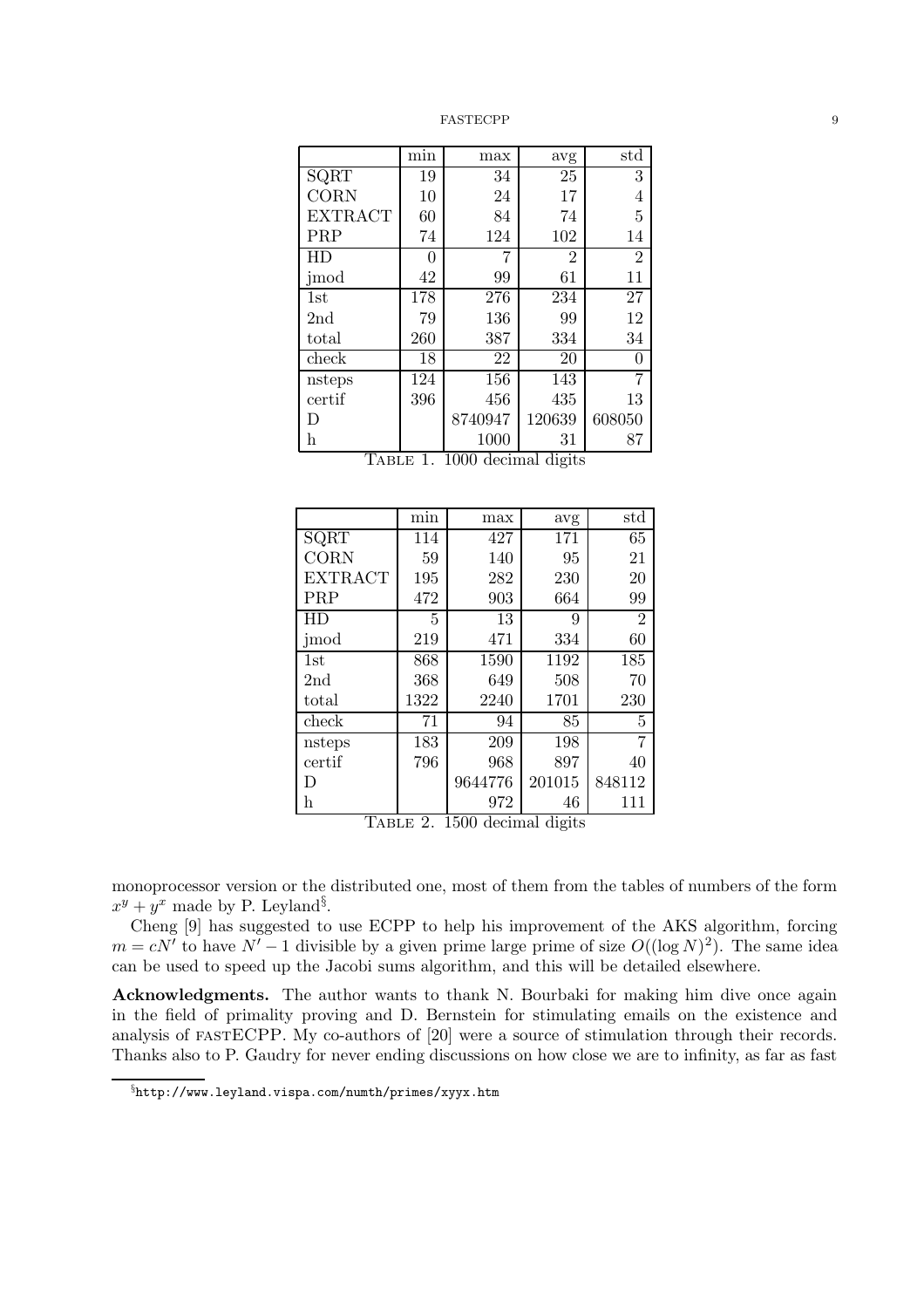|                     | min    | max              | avg            | std     |
|---------------------|--------|------------------|----------------|---------|
| SQRT                | 384    | 820              | 516            | 120     |
| CORN                | 181    | 390              | 260            | 55      |
| <b>EXTRACT</b>      | 600    | 853              | 713            | 67      |
| PRP                 | 1761   | 2879             | 2227           | 306     |
| <b>HD</b>           | 6      | 27               | 16             | 5       |
| jmod                | 969    | 1539             | 1255           | 188     |
| 1st                 | 2974   | 4888             | 3778           | 528     |
| 2 <sub>nd</sub>     | 1398   | 2120             | 1777           | 221     |
| total               | 4494   | 6795             | 5557           | 711     |
| check               | 213    | 261              | 238            | 13      |
| nsteps              | 236    | 262              | 248            | 7       |
| certif              | 1420   | 1644             | 1539           | 64      |
| D                   |        | 9760387          | 285217         | 1026529 |
| h<br>$\mathbf{m}$ . | $\sim$ | 1000<br>$\Omega$ | 63<br>ı.<br>٠. | 130     |

Table 3. 2000 decimal digits

algorithms are concerned. D. Stehl´e and P. Zimmermann for useful discussions around Cornacchia and fast sieving. Thanks to A. Enge for his help in improving the exposition, and to D. Bernardi for his remarks that helped clarify the exposition.

## **REFERENCES**

- [1] L. M. Adleman, C. Pomerance, and R. S. Rumely. On distinguishing prime numbers from composite numbers. Ann. of Math. (2), 117:173–206, 1983.
- [2] M. Agrawal, N. Kayal, and N. Saxena. PRIMES is in P. Preprint; available at http://www.cse.iitk.ac.in/primality.pdf, August 2002.
- [3] A. O. L. Atkin and F. Morain. Elliptic curves and primality proving. Math. Comp., 61(203):29–68, July 1993.
- [4] M. Ayad. Points S-entiers des courbes elliptiques. Manuscripta Math., 76(3-4):305–324, 1992.
- [5] D. Bernstein. Proving primality after Agrawal-Kayal-Saxena. http://cr.yp.to/papers/aks.ps, January 2003.
- [6] D. Bernstein. Proving primality in essentially quartic expected time. http://cr.yp.to/papers/quartic.ps, January 2003.
- [7] P. Berrizbeitia. Sharpening "Primes is in P" for a large family of numbers. http://arxiv.org/abs/math.NT/0211334, November 2002.
- [8] R. Bröker and P. Stevenhagen. Elliptic curves with a given number of points. In D. Buell, editor, Algorithmic Number Theory, volume 3076 of Lecture Notes in Comput. Sci., pages 117–131. Springer-Verlag, 2004. 6th International Symposium, ANTS-VI, Burlington, VT, USA, June 2004, Proceedings.
- [9] Q. Cheng. Primality proving via one round in ECPP and one iteration in AKS. In D. Boneh, editor, Advances in Cryptology – CRYPTO 2003, volume 2729 of Lecture Notes in Comput. Sci., pages 338–348. Springer Verlag, 2003.
- [10] H. Cohen and H. W. Lenstra, Jr. Heuristics on class groups of number fields. In H. Jager, editor, Number Theory, Noordwijkerhout 1983, volume 1068 of Lecture Notes in Math., pages 33–62. Springer-Verlag, 1984. Proc. of the Journées Arithmétiques 1983, July 11–15.
- [11] H. Cohen and H. W. Lenstra, Jr. Primality testing and Jacobi sums. Math. Comp., 42(165):297–330, 1984.
- [12] J.-M. Couveignes and T. Henocq. Action of modular correspondences around CM points. In C. Fieker and D. R. Kohel, editors, Algorihmic Number Theory, volume 2369 of Lecture Notes in Comput. Sci., pages 234–243. Springer-Verlag, 2002. 5th International Symposium, ANTS-V, Sydney, Australia, July 2002, Proceedings.
- [13] D. A. Cox. Primes of the form  $x^2 + ny^2$ . John Wiley & Sons, 1989.
- [14] R. Crandall and C. Pomerance. Prime numbers A Computational Perspective. Springer Verlag, 2000.
- [15] A. Enge. The complexity of class polynomial computations via floating point approximations. Preprint, February 2004.